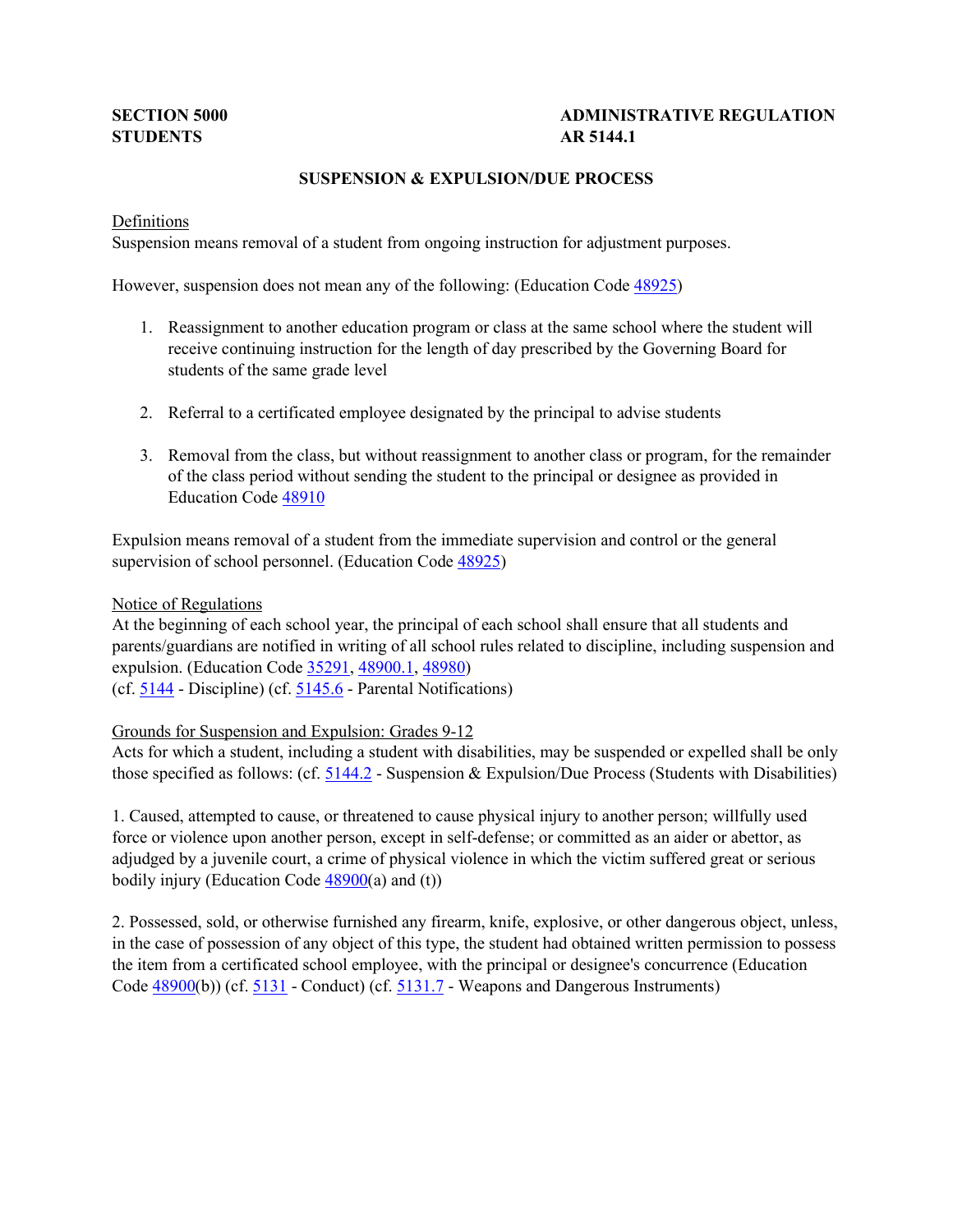kind (Education Code  $\frac{48900(c)}{c}$ ) (cf. [5131.6](http://gamutonline.net/displayPolicy/171128/5) - Alcohol and Other Drugs) 3. Unlawfully possessed, used, sold, otherwise furnished, or was under the influence of any controlled substance as defined in Health and Safety Code  $11053-11058$ , alcoholic beverage, or intoxicant of any

Safety Code [11053-](http://gamutonline.net/displayPolicy/149830/5)[11058,](http://gamutonline.net/displayPolicy/149833/5) alcoholic beverage, or intoxicant of any kind, and then sold, delivered, or 4. Unlawfully offered, arranged, or negotiated to sell any controlled substance as defined in Health and otherwise furnished to any person another liquid, substance, or material and represented same as such controlled substance, alcoholic beverage, or intoxicant (Education Code  $\frac{48900(d)}{48900(d)}$ )

5. Committed or attempted to commit robbery or extortion (Education Code [48900\(](http://gamutonline.net/displayPolicy/137736/5)e))

6. Caused or attempted to cause damage to school property or private property (Education Code [48900\(](http://gamutonline.net/displayPolicy/137736/5)f))

7. Stole or attempted to steal school property or private property (Education Code  $\frac{48900(g)}{g}$ )

(cf. <u>5131.62</u> - Tobacco) 8. Possessed or used tobacco or products containing tobacco or nicotine products, including, but not limited to, cigars, cigarettes, miniature cigars, clove cigarettes, smokeless tobacco, snuff, chew packets, and betel, except that this restriction shall not prohibit a student from using or possessing his/her own prescription products (Education Code [48900\(](http://gamutonline.net/displayPolicy/137736/5)h))

9. Committed an obscene act or engaged in habitual profanity or vulgarity (Education Code [48900\(](http://gamutonline.net/displayPolicy/137736/5)i))

Health and Safety Code [11014.5](http://gamutonline.net/displayPolicy/150418/5) (Education Code [48900\(](http://gamutonline.net/displayPolicy/137736/5)j)) 10. Unlawfully possessed, offered, arranged, or negotiated to sell any drug paraphernalia, as defined in

11. Knowingly received stolen school property or private property (Education Code [48900\(](http://gamutonline.net/displayPolicy/137736/5)l))

 firearm that is so substantially similar in physical properties to an existing firearm as to lead a reasonable 12. Possessed an imitation firearm (Education Code [48900\(](http://gamutonline.net/displayPolicy/137736/5)m)) Imitation firearm means a replica of a person to conclude that the replica is a firearm. (Education Cod[e 48900\(](http://gamutonline.net/displayPolicy/137736/5)m))

Code [261,](http://gamutonline.net/displayPolicy/169326/5) [266c,](http://gamutonline.net/displayPolicy/226067/5) [286,](http://gamutonline.net/displayPolicy/169686/5) [288,](http://gamutonline.net/displayPolicy/169700/5) [288a,](http://gamutonline.net/displayPolicy/169687/5) or 289, or committed a sexual battery as defined in Penal Code  $243.4$  (Education Code  $48900(n)$ ) 13. Committed or attempted to commit a sexual assault as defined in Penal

 14. Harassed, threatened, or intimidated a student who is a complaining witness or witness in a school against that student for being a witness (Education Code  $\frac{48900}{(o)}$ ) disciplinary proceeding for the purpose of preventing that student from being a witness and/or retaliating

15. Unlawfully offered, arranged to sell, negotiated to sell, or sold the prescription drug Soma (Education Code  $48900(p)$ )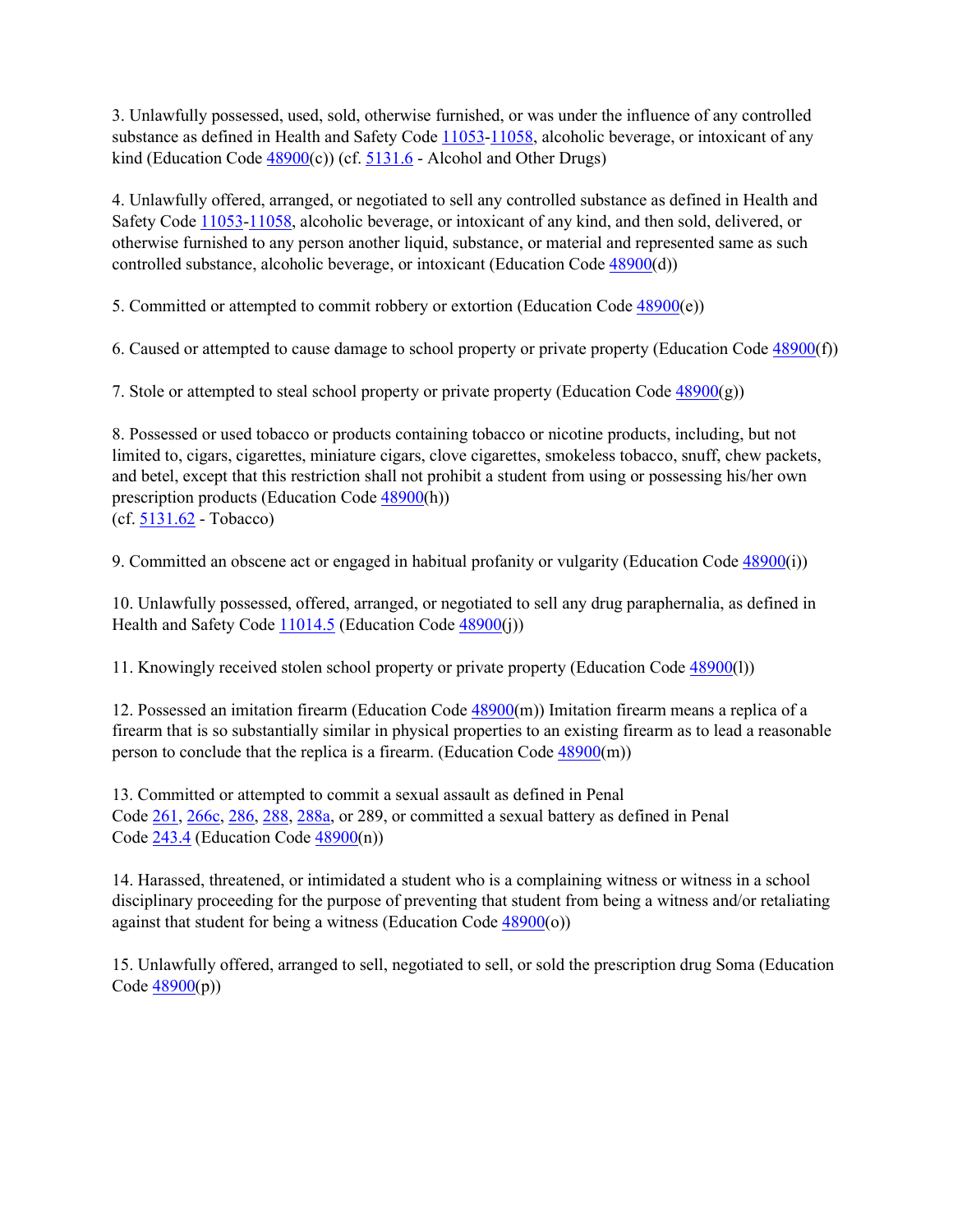16. Engaged in, or attempted to engage in, hazing (Education Code  $\frac{48900(q)}{2}$ ) Hazing means a method of personal degradation or disgrace resulting in physical or mental harm to a former, current, or prospective initiation or pre-initiation into a student organization or body, whether or not the organization or body is officially recognized by an educational institution, which is likely to cause serious bodily injury or student. Hazing does not include athletic events or school-sanctioned events. (Education Code [48900\(](http://gamutonline.net/displayPolicy/137736/5)q))

#### 17. Engaged in an act of bullying (Education Code [48900\(](http://gamutonline.net/displayPolicy/137736/5)r))

 made in writing or by means of an electronic act, directed toward one or more students that has or can reasonably be predicted to have the effect of placing a reasonable student in fear of harm to his/her physical or mental health; or cause the student to experience substantial interferences with his/her Bullying means any severe or pervasive physical or verbal act or conduct, including communications himself/herself or his/her property; cause the student to experience a substantially detrimental effect on academic performance or ability to participate in or benefit from the services, activities, or privileges provided by a school. (Education Code  $\frac{48900(r)}{r}$ )

 Bullying includes any act of sexual harassment, hate violence, or harassment, threat, or intimidation, as defined in Education Code  $\frac{48900.2}{18900.3}$ , or 48900.4 and below in items #1-3 of "Additional Grounds for Suspension and Expulsion: Grades 4-12," that has any of the effects described above on a reasonable student.

 Bullying also includes an act of cyber sexual bullying by a student through the dissemination of, or the dissemination is to another student or to school personnel by means of an electronic act and has or can be reasonably predicted to have one or more of the effects of bullying described above. Cyber sexual bullying does not include a depiction, portrayal, or image that has any serious literary, artistic, educational, political, or scientific value or that involves athletic events or school-sanctioned activities. Electronic act means the creation or transmission originated on or off the school site by means of an electronic device, including, but not limited to, a telephone, wireless telephone, or other wireless including, but not limited to, posting to or creating a *burn page* or creating a credible impersonation or false profile for the purpose of causing a reasonable student any of the effects of bullying described above. solicitation or incitement to disseminate, a photograph or other visual recording that depicts a nude, seminude, or sexually explicit photograph or other visual recording of an identifiable minor, when such communication device, computer, or pager, of a communication including, but not limited to: (Education Code  $\frac{48900(r)}{a}$  a. A message, text, sound, video, or image b. A post on a social network Internet web site,

his/her age, or for a person of his/her age with his/her disability. (Education Code  $\frac{48900(r)}{r}$ ) Reasonable student means a student, including, but not limited to, a student who has been identified as a student with a disability, who exercises average care, skill, and judgment in conduct for a person of

(cf[. 1114](http://gamutonline.net/displayPolicy/697130/5) - District-Sponsored Social Media) (cf. [5131.2](http://gamutonline.net/displayPolicy/1002209/5) - Bullying)

(cf[. 6163.4](http://gamutonline.net/displayPolicy/1002216/5) - Student Use of Technology)

- (cf[. 6164.4](http://gamutonline.net/displayPolicy/292832/5)  Identification and Evaluation of Individuals for Special Education)
- (cf[. 6164.6](http://gamutonline.net/displayPolicy/171048/5)  Identification and Education under Section 504)

in Penal Code  $31$  (Education Code  $48900(t)$ ) 18. Aided or abetted the infliction or attempted infliction of physical injury on another person, as defined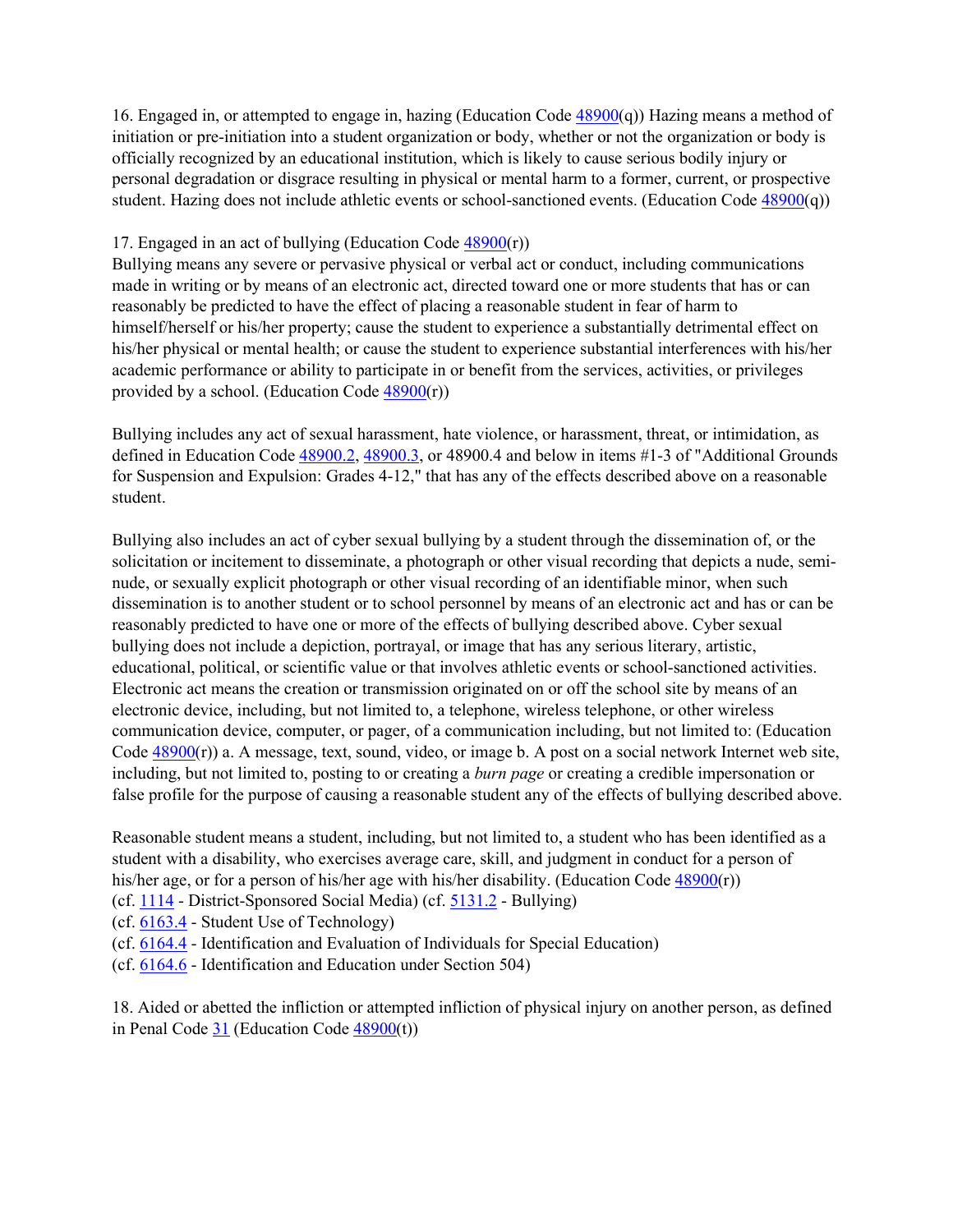A terrorist threat includes any written or oral statement by a person who willfully threatens to commit a \$1,000, with the specific intent that the statement is to be taken as a threat, even if there is no intent of 19. Made terrorist threats against school officials and/or school property (Education Code [48900.7\)](http://gamutonline.net/displayPolicy/137640/5) crime which will result in death or great bodily injury to another person or property damage in excess of actually carrying it out. (Education Code [48900.7\)](http://gamutonline.net/displayPolicy/137640/5)

## Additional Grounds for Suspension and Expulsion

 Any student in grades 9-12 may be suspended, but not expelled, for disrupting school activities or officials, or other school personnel engaged in the performance of their duties. (Education Code  $\frac{48900(k)}{k}$  (cf.  $\frac{5131.4}{k}$  - Student Disturbances) otherwise willfully defying the valid authority of supervisors, teachers, administrators, other school

A student shall be subject to suspension or recommendation for expulsion when it is determined that he/she:

1. Committed sexual harassment as defined in Education Code  $212.5$  (Education Code  $48900.2$ ) the same gender as the victim, is sufficiently severe or pervasive as to have a negative impact upon the (Education Code [212.5,](http://gamutonline.net/displayPolicy/138759/5) [48900.2\)](http://gamutonline.net/displayPolicy/132221/5) (cf. [5145.7](http://gamutonline.net/displayPolicy/1056962/5) - Sexual Harassment) Sexual harassment means conduct which, when considered from the perspective of a reasonable person of victim's academic performance or to create an intimidating, hostile, or offensive educational environment.

Education Code [233](http://gamutonline.net/displayPolicy/226219/5) (Education Code [48900.3\)](http://gamutonline.net/displayPolicy/132222/5) Hate violence means any act punishable under Penal Code  $422.6$ ,  $422.7$ , or 422.75. Such acts include injuring or intimidating a victim, interfering with the religion, nationality, disability, gender, gender identity, gender expression, or sexual orientation; a perception of the presence of any of those characteristics in the victim; or the victim's association with a (Education Code [233;](http://gamutonline.net/displayPolicy/226219/5) Penal Code  $\frac{422.55}{2}$ ) (cf.  $\frac{5145.9}{2}$  - Hate-Motivated Behavior) 2. Caused, attempted to cause, threatened to cause, or participated in an act of hate violence as defined in exercise of a victim's civil rights, or damaging a victim's property because of the victim's race, ethnicity, person or group with one or more of those actual or perceived characteristics.

 is sufficiently severe or pervasive to have the actual and reasonably expected effect of materially disrupting classwork, creating substantial disorder, and invading the rights of school personnel or students (cf[. 5145.3](http://gamutonline.net/displayPolicy/1056960/5) - Nondiscrimination/Harassment) 3. Intentionally engaged in harassment, threats, or intimidation against district personnel or students that by creating an intimidating or hostile educational environment (Education Code [48900.4\)](http://gamutonline.net/displayPolicy/132223/5)

# Suspension from Class by a Teacher

 A teacher may suspend a student from class for the remainder of the day and the following day for #1-18 under "Grounds for Suspension and Expulsion: Grades 9-12" above. (Education Code [48910\)](http://gamutonline.net/displayPolicy/132235/5) disruption, willful defiance, or any of the other acts specified in Education Code [48900](http://gamutonline.net/displayPolicy/137736/5) and listed as items

 When suspending a student from class, the teacher shall immediately report this action to the principal or designee and send the student to the principal or designee for appropriate action. If that action requires the continuing presence of the student at school, he/she shall be appropriately supervised during the class periods from which he/she has been suspended. (Education Code [48910\)](http://gamutonline.net/displayPolicy/132235/5)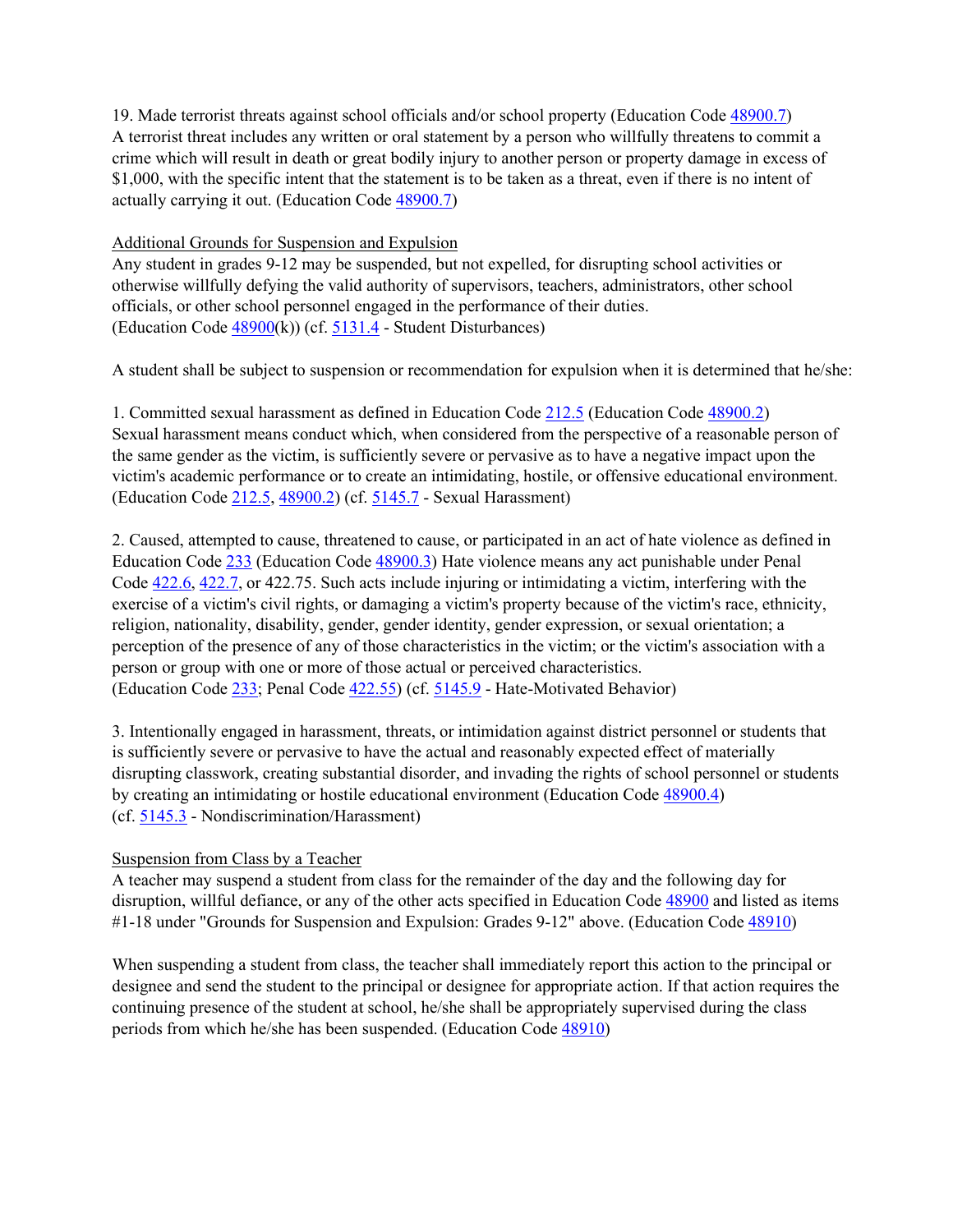parent/guardian to attend a parent-teacher conference regarding the suspension. A counselor or As soon as possible after the teacher decides to suspend the student, he/she shall ask the student's psychologist may attend the conference if it is practicable, and a school administrator shall attend if either the parent/guardian or teacher so requests. (Education Code [48910\)](http://gamutonline.net/displayPolicy/132235/5)

the approval of the teacher of the class and the principal or designee. (Education Code  $\frac{48910}{2}$ ) A student suspended from class shall not be returned to class during the period of the suspension without

 suspension. However, a student assigned to more than one class per day may continue to attend other regular classes except those held at the same time as the class from which he/she was suspended. A student suspended from class shall not be placed in another regular class during the period of (Education Code [48910\)](http://gamutonline.net/displayPolicy/132235/5)

 The teacher of any class from which a student is suspended may require the student to complete any assignments and tests missed during the removal. (Education Code [48913\)](http://gamutonline.net/displayPolicy/132242/5)

#### Suspension by Superintendent, Principal or Principal's Designee

 To implement disciplinary procedures at a school site, the principal may, in writing, designate as the principal's designee another administrator or, if the principal is the only administrator at the school site, a and the principal's primary designee are absent from the school site. certificated employee. As necessary, the principal may, in writing, also designate another administrator or certificated employee as the secondary designee to assist with disciplinary procedures when the principal

 The Superintendent, principal, or designee shall immediately suspend any student found at school or at a school activity to have committed any of the acts listed in the Board policy under "Authority to Expel" and for which he/she is required to recommend expulsion. (Education Code  $\frac{48915(c)}{c}$ )

 The Superintendent, principal, or designee may impose a suspension for a first offense if he/she determines that the student violated any of items #1-5 listed under "Grounds for Suspension and Expulsion: Grades 9-12" above or if the student's presence causes a danger to persons. (Education Code [48900.5\)](http://gamutonline.net/displayPolicy/132224/5)

 determined that other means of correction have failed to bring about proper conduct. For all other offenses, a student may be suspended only when the Superintendent or principal has (Education Code [48900.5\)](http://gamutonline.net/displayPolicy/132224/5)

 upon a student, the Superintendent, principal, or designee shall document the other means of correction (cf[. 5125](http://gamutonline.net/displayPolicy/559084/5) - Student Records) When other means of correction are implemented prior to imposing suspension or supervised suspension used and retain the documentation in the student's record. (Education Code [48900.5\)](http://gamutonline.net/displayPolicy/132224/5)

#### Length of Suspension

 The Superintendent, principal, or designee may suspend a student from school for not more than five consecutive school days. (Education Code [48911\)](http://gamutonline.net/displayPolicy/132236/5)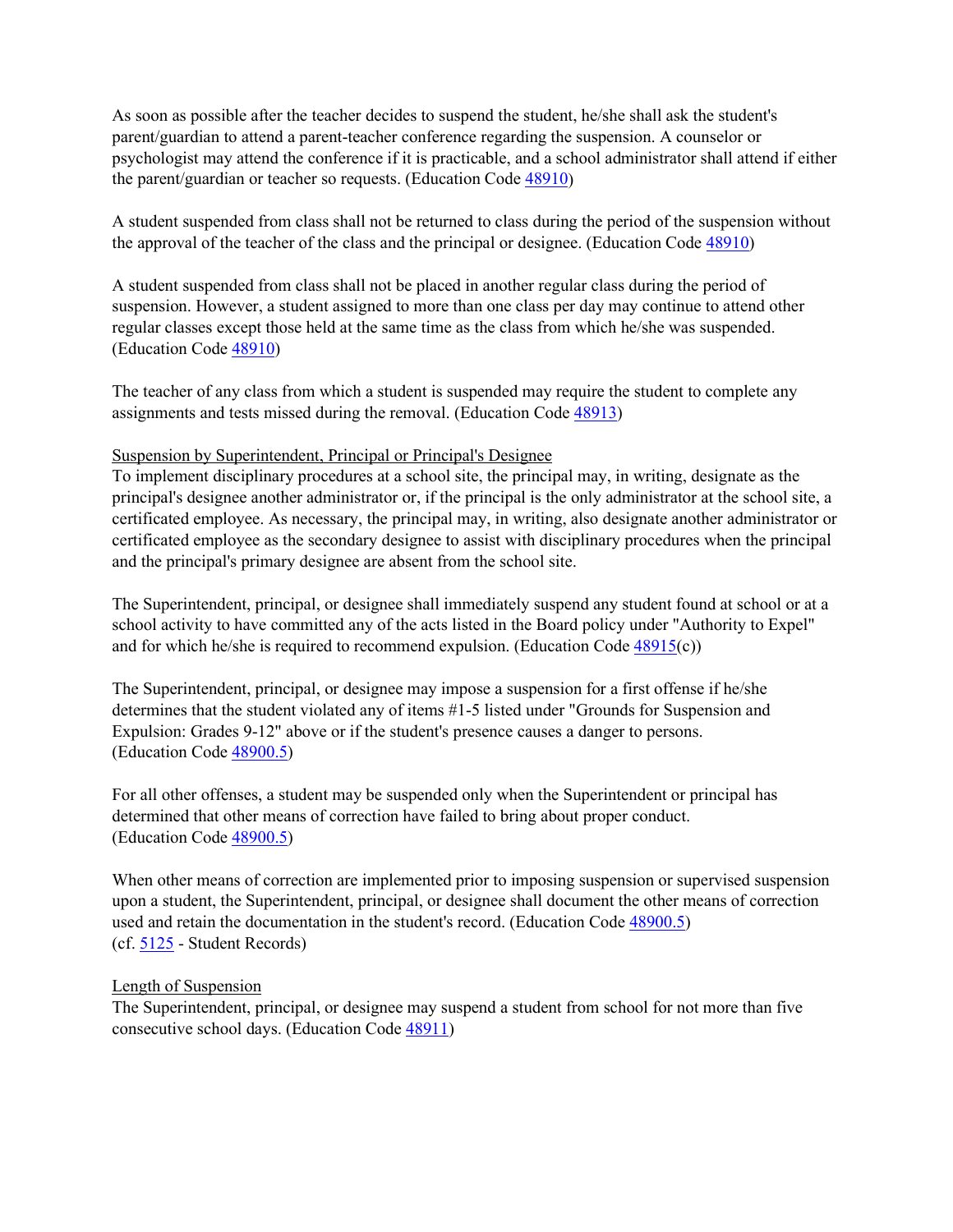A student may be suspended from school for not more than 20 school days in any school year. However, school or class for the purpose of adjustment, he/she may be suspended for not more than 30 school days in a school year. The district may count suspensions that occur while a student is enrolled in another school district toward the maximum number of days for which the student may be suspended in any school year. (Education Code [48903,](http://gamutonline.net/displayPolicy/137975/5) [48911,](http://gamutonline.net/displayPolicy/132236/5) [48912\)](http://gamutonline.net/displayPolicy/132240/5) if a student enrolls in or is transferred to another regular school, an opportunity school, or continuation

 These restrictions on the number of days of suspension shall not apply when the suspension is extended pending an expulsion. (Education Code [48911\)](http://gamutonline.net/displayPolicy/132236/5)

## Due Process Procedures for Suspension

Suspensions shall be imposed in accordance with the following procedures:

 1. Informal Conference: Suspension shall be preceded by an informal conference conducted by the Superintendent, principal, or designee with the student and, whenever practicable, the teacher, supervisor, or school employee who referred the student to the principal. At the conference, the student shall be informed of the reason for the disciplinary action, including the other means of correction that were attempted before the suspension as required pursuant to Education Cod[e 48900.5,](http://gamutonline.net/displayPolicy/132224/5) and the evidence against him/her, and shall be given the opportunity to present his/her version and evidence in support of his/her defense. (Education Code [48911\)](http://gamutonline.net/displayPolicy/132236/5)

 This conference may be omitted if the Superintendent, principal, or designee determines that an emergency situation exists involving a clear and present danger to the lives, safety, or health of students student shall be notified of the student's right to return to school for the purpose of the conference and the conference shall be held within two school days, unless the student waives his/her right to it or is or school personnel. If a student is suspended without this conference, both the parent/guardian and physically unable to attend for any reason. In such a case, the conference shall be held as soon as the student is physically able to return to school. (Education Code [48911\)](http://gamutonline.net/displayPolicy/132236/5)

 2. Administrative Actions: All student suspensions are to be processed by the principal or designee. A school employee shall report the suspension, including the name of the student and the cause for the suspension, to the student's disciplinary record. (Education Code [48911\)](http://gamutonline.net/displayPolicy/132236/5)

 effort to contact the parent/guardian by telephone or in person. Whenever a student is suspended, the parent/guardian shall also be notified in writing of the suspension. (Education Code [48911\)](http://gamutonline.net/displayPolicy/132236/5)This notice shall state the specific offense committed by the student. (Education Cod[e 48900.8\)](http://gamutonline.net/displayPolicy/137737/5) and the date and time 3. Notice to Parents/Guardians: At the time of the suspension, a school employee shall make a reasonable when the student may return to school.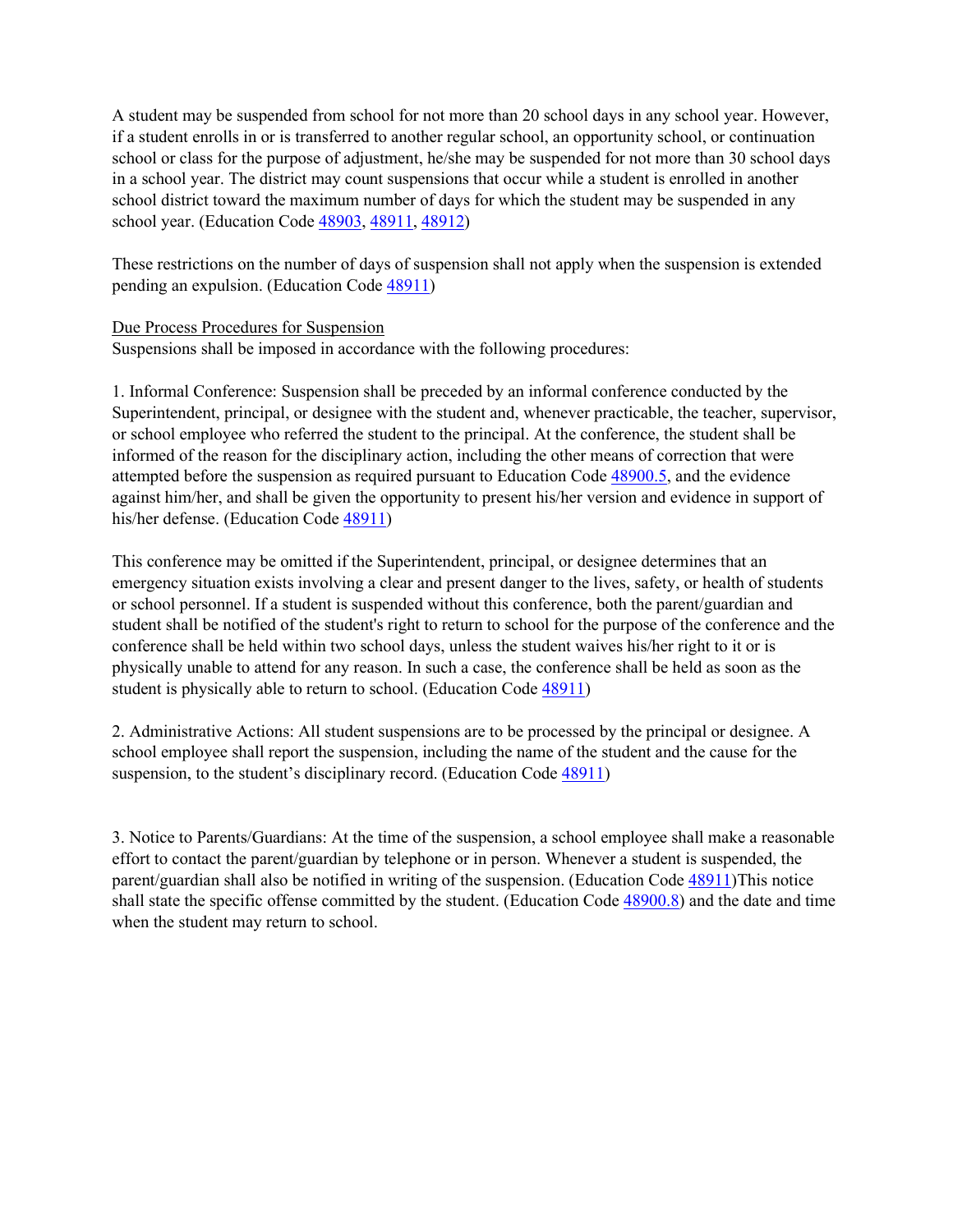student for the failure of the parent/guardian to attend such a conference. The student may not be denied reinstatement solely because the parent/guardian failed to attend the conference. (Education Code [48911\)](http://gamutonline.net/displayPolicy/132236/5) 4.Parent/Guardian Conference: Whenever a student is suspended, school officials will meet with the parent/guardian to discuss the cause(s) and duration of the suspension, the school policy involved, and any other pertinent matter. (Education Code [48914\)](http://gamutonline.net/displayPolicy/132243/5) However, no penalties may be imposed on the

 Upon request of the parent/guardian the student will be provided homework during the length of suspension. The homework assignments must be turned in upon the student's return from suspension or within the timeframe prescribed by the teacher, whichever is later.

 school or the suspension of a student for the balance of the semester from continuation school, the 5. Extension of Suspension: If the Board is considering the expulsion of a suspended student from any Superintendent or designee may, in writing, extend the suspension until such time as the Board has made a decision, provided the following requirements are followed: (Education Code [48911\)](http://gamutonline.net/displayPolicy/132236/5)

 to hold a conference concerning the extension, giving the student an opportunity to be heard. This a. The extension of the original period of suspension is preceded by notice of such extension with an offer conference may be held in conjunction with a meeting requested by the student or parent/guardian to challenge the original suspension.

 b. The Superintendent or designee determines, following a meeting in which the student and the student's parent/guardian were invited to participate, that the student's presence at the school or at an alternative school would endanger persons or property or threaten to disrupt the instructional process. (Education Code [48911\)](http://gamutonline.net/displayPolicy/132236/5)

 for foster youth of the need to invite the student's attorney and a representative of the appropriate county child welfare agency to attend the meeting. (Education Code [48853.5,](http://gamutonline.net/displayPolicy/315649/5) [48911,](http://gamutonline.net/displayPolicy/132236/5) [48918.1\)](http://gamutonline.net/displayPolicy/1007256/5) (cf.  $6173.1$  - Education for Foster Youth) c. If the student involved is a foster youth, the Superintendent or designee shall notify the district liaison

 (cf[. 6173](http://gamutonline.net/displayPolicy/274293/5) - Education for Homeless Children) d. If the student involved is a homeless child or youth, the Superintendent or designee shall notify the district liaison for homeless students. (Education Code [48918.1\)](http://gamutonline.net/displayPolicy/1007256/5)

## Superintendent or Principal's Authority to Recommend Expulsion

 Unless the Superintendent or principal determines that expulsion should not be recommended under the circumstances or that an alternative means of correction would address the conduct, he/she shall recommend a student's expulsion for any of the following acts: (Education Code [48915\)](http://gamutonline.net/displayPolicy/135958/5)

1. Causing serious physical injury to another person, except in self-defense

2. Possession of any knife or other dangerous object of no reasonable use to the student

3. Unlawful possession of any controlled substance as listed in Health and Safety Code [11053-](http://gamutonline.net/displayPolicy/149830/5)[11058,](http://gamutonline.net/displayPolicy/149833/5) except for (a) the first offense for the possession of not more than one ounce of marijuana, other than concentrated cannabis, or (b) the student's possession of over-the-counter medication for his/her use or other medication prescribed for him/her by a physician

4. Robbery or extortion

5. Assault or battery, as defined in Penal Code  $240$  and  $242$ , upon any school employee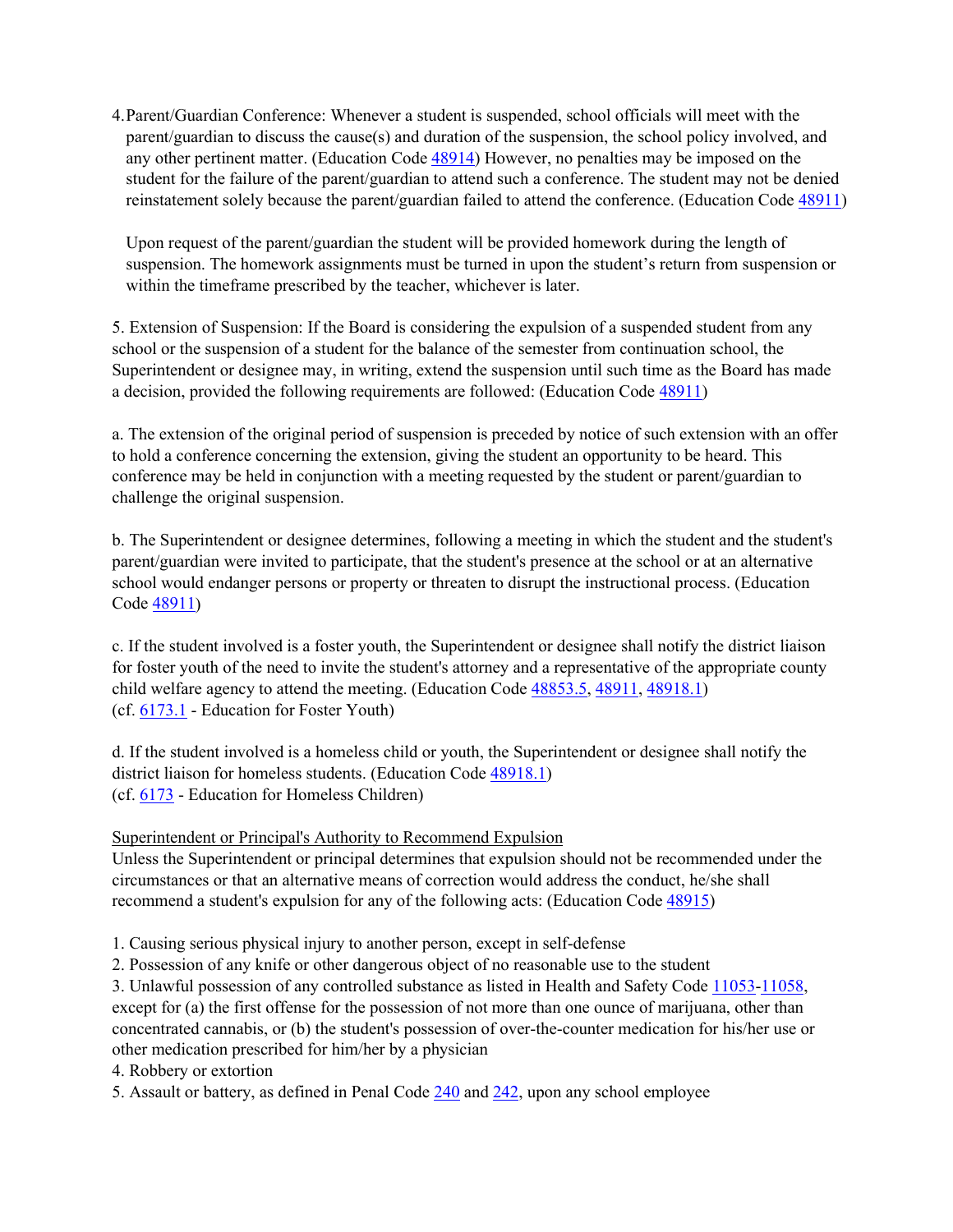designee shall act as quickly as possible to ensure that the student does not lose instructional time. In determining whether or not to recommend the expulsion of a student, the Superintendent, principal, or (Education Code [48915\)](http://gamutonline.net/displayPolicy/135958/5)

## Student's Right to Expulsion Hearing

be expelled. The hearing shall be held within 30 school days after the Superintendent, principal, or designee determines that the student has committed the act(s) that form the basis for the expulsion Any student recommended for expulsion shall be entitled to a hearing to determine whether he/she should recommendation. (Education Code [48918\(](http://gamutonline.net/displayPolicy/137967/5)a))

 The student is entitled to at least one postponement of an expulsion hearing for a period of not more than 30 calendar days. The request for postponement shall be in writing. Any subsequent postponement may be granted at the Board's discretion. (Education Code  $\frac{48918(a)}{2}$ )

 If the Board finds it impractical during the regular school year to comply with these time requirements for period by an additional five school days. Reasons for the extension shall be included as a part of the conducting an expulsion hearing, the Superintendent or designee may, for good cause, extend the time record when the expulsion hearing is held. (Education Code [48918\(](http://gamutonline.net/displayPolicy/137967/5)a))

 If the Board finds it impractical to comply with the time requirements of the expulsion hearing due to a as school days. The days not counted during the recess may not exceed 20 school days, as defined in the hearing shall be held not later than 20 calendar days prior to the first day of the next school year. summer recess of Board meetings of more than two weeks, the days during the recess shall not be counted Education Code [48925.](http://gamutonline.net/displayPolicy/132254/5) Unless the student requests in writing that the expulsion hearing be postponed, (Education Code  $\frac{48918(a)}{a}$ )

Once the hearing starts, all matters shall be pursued with reasonable diligence and concluded without unnecessary delay. (Education Code  $\frac{48918}{a}$ )

## Stipulated Expulsion

 After a determination that a student has committed an expellable offense, the Superintendent, principal, or designee shall offer the student and his/her parent/guardian the option to waive a hearing and stipulate to the expulsion or to a suspension of the expulsion under certain conditions. The offer shall be made only after the student or his/her parent/guardian has been given written notice of the expulsion hearing pursuant to Education Code [48918.](http://gamutonline.net/displayPolicy/137967/5)

 parent/guardian. The stipulation agreement shall include notice of all the rights that the student is waiving, including the waiving of his/her right to have a full hearing, to appeal the expulsion to the The stipulation agreement shall be in writing and shall be signed by the student and his/her County Board of Education, and to consult legal counsel.

A stipulated expulsion agreed to by the student and his/her parent/guardian shall be effective upon approval by the Board.

## Rights of Complaining Witness

An expulsion hearing involving allegations of sexual assault or sexual battery may be postponed for one school day in order to accommodate the special physical, mental, or emotional needs of a student who is the complaining witness. (Education Code [48918.5\)](http://gamutonline.net/displayPolicy/136089/5)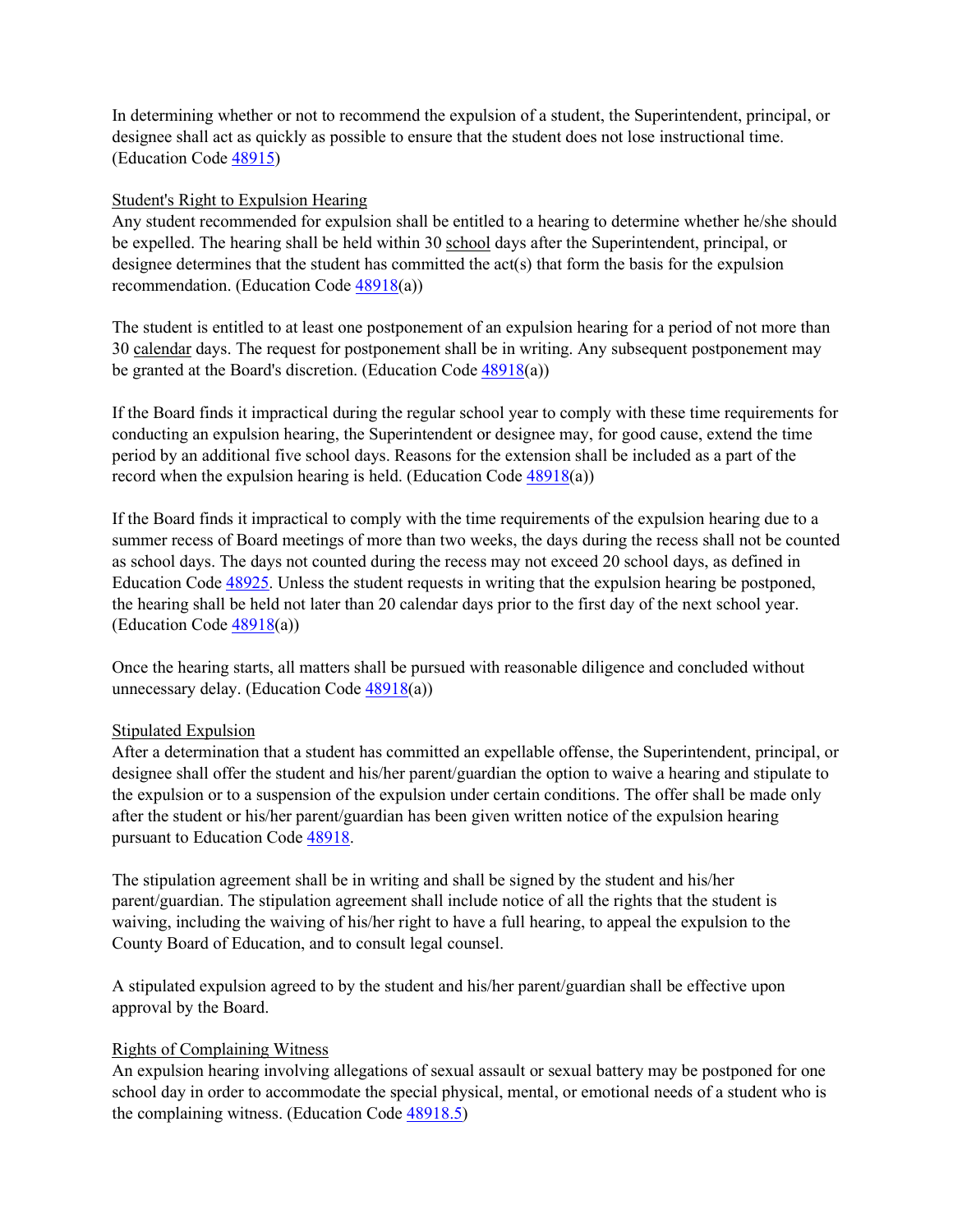suspension and expulsion policy and regulation and shall advise the witness of his/her right to: Whenever the Superintendent or designee recommends an expulsion hearing that addresses allegations of sexual assault or sexual battery, he/she shall give the complaining witness a copy of the district's

- 1. Receive five days' notice of his/her scheduled testimony at the hearing
- 2. Have up to two adult support persons of his/her choosing present at the hearing at the time he/she testifies
- 3. Have a closed hearing during the time he/she testifies

 Whenever any allegation of sexual assault or sexual battery is made, the Superintendent or designee shall immediately advise complaining witnesses and accused students to refrain from personal or telephone or social media contact with each other during the time when an expulsion process is pending. (Education Code [48918.5\)](http://gamutonline.net/displayPolicy/136089/5)

## Written Notice of the Expulsion Hearing

(Education Code [48900.8,](http://gamutonline.net/displayPolicy/137737/5) [48918\(](http://gamutonline.net/displayPolicy/137967/5)b)) Written notice of the expulsion hearing shall be forwarded to the student and the student's parent/guardian at least 10 calendar days before the date of the hearing. The notice shall include:

- 1. The date and place of the hearing
- 2. A statement of the specific facts, charges, and offense upon which the proposed expulsion is based
- 3. A copy of district disciplinary rules which relate to the alleged violation

4. Notification of the student's or parent/guardian's obligation, pursuant to Education Code [48915.1,](http://gamutonline.net/displayPolicy/135956/5) to provide information about the student's status in the district to any other district in which the student seeks enrollment. This obligation applies when a student is expelled for acts other than those described in Education Code  $48915(a)$  or (c).

Education Code <u>48915</u>(a) or (c).<br>5. The opportunity for the student or the student's parent/guardian to appear in person or be represented by legal counsel or by a non-attorney adviser Legal counsel means an attorney or lawyer who is admitted to the practice of law in California and is an active member of the State Bar of California.

 Non-attorney adviser means an individual who is not an attorney or lawyer, but who is familiar with the facts of the case and has been selected by the student or student's parent/guardian to provide assistance at the hearing.

- 6. The right to inspect and obtain copies of all documents to be used at the hearing
- 7. The opportunity to confront and question all witnesses who testify at the hearing

8. The opportunity to question all evidence presented and to present oral and documentary evidence on the student's behalf, including witnesses

## Additional Notice of Expulsion Hearing for Foster Youth and Homeless Students

 the hearing to the student's attorney and a representative of an appropriate child welfare agency at least 10 If the student facing expulsion is a foster student, the Superintendent or designee shall also send notice of days prior to the hearing. (Education Code [48918.1\)](http://gamutonline.net/displayPolicy/1007256/5)

If the student facing expulsion is a homeless student, the Superintendent or designee shall also send notice of the hearing to the district liaison for homeless students at least 10 days prior to the hearing. (Education Code [48918.1\)](http://gamutonline.net/displayPolicy/1007256/5)

 Any notice for these purposes may be provided by the most cost-effective method possible, including by email or a telephone call. (Education Code [48918.1\)](http://gamutonline.net/displayPolicy/1007256/5)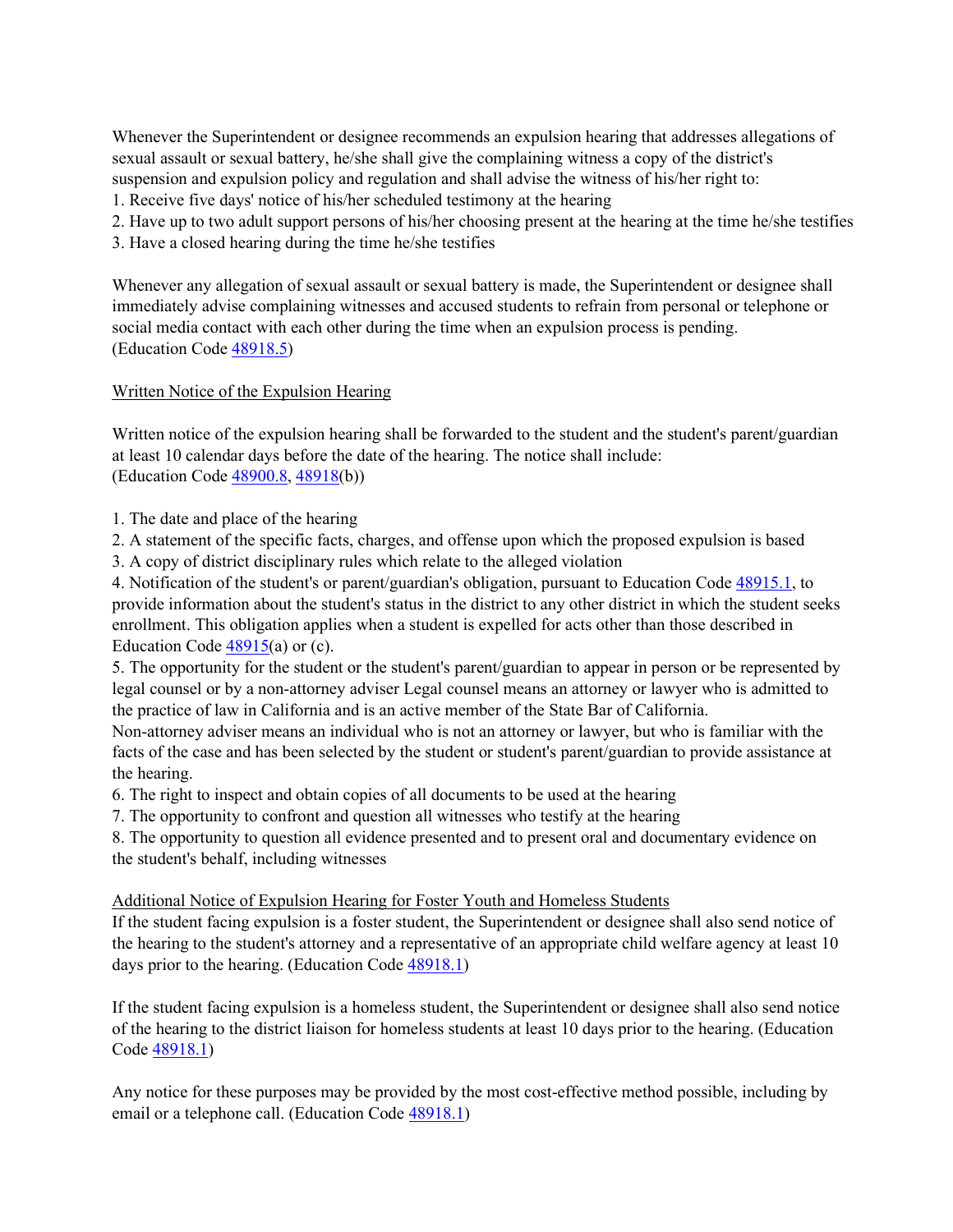# Expulsion Hearing: Administrative Panel

 panel composed of three or more certificated personnel, none of whom shall be members of the Board or Instead of conducting an expulsion hearing itself, the Board may appoint an impartial administrative on the staff of the school in which the student is enrolled. (Education Code [48918\)](http://gamutonline.net/displayPolicy/137967/5)

 A hearing conducted by the hearing officer or administrative panel shall conform to the same procedures including the requirement to issue a decision within 40 school days of the student's removal from school, unless the student requests that the decision be postponed. (Education Code  $\frac{48918(a)}{2}$  and (d)) applicable to a hearing conducted by the Board as specified above in "Conduct of Expulsion Hearing,"

 whether to recommend expulsion of the student to the Board. If expulsion is not recommended, the expulsion proceeding shall be terminated and the student shall be immediately reinstated and permitted to district staff, including the student's teachers, regarding other placement options for the student in The hearing officer or administrative panel shall, within three school days after the hearing, determine return to the classroom instructional program from which the referral was made, unless another placement is requested in writing by the student's parent/guardian. Before the student's placement decision is made by his/her parent/guardian, the Superintendent or designee shall consult with the parent/guardian and addition to the option to return to the classroom instructional program from which the student's expulsion referral was made. The decision to not recommend expulsion shall be final. (Education Code  $48918(e)$ )

 If expulsion is recommended, findings of fact in support of the recommendation shall be prepared and submitted to the Board. All findings of fact and recommendations shall be based solely on the evidence presented at the hearing. The Board may accept the recommendation based either upon a review of the findings of fact and recommendations submitted or upon the results of any supplementary hearing the Board may order. (Education Code [48918\(](http://gamutonline.net/displayPolicy/137967/5)f))

 recommends that the Board expel a student but suspend the enforcement of the expulsion, the student referral was made until the Board has ruled on the recommendation. (Education Code [48917,](http://gamutonline.net/displayPolicy/132248/5) [48918\)](http://gamutonline.net/displayPolicy/137967/5) In accordance with Board policy, the hearing officer or administrative panel may recommend that the Board suspend the enforcement of the expulsion. If the hearing officer or administrative panel shall not be reinstated and permitted to return to the classroom instructional program from which the

## Board Appeal Hearing

 1. Upon request of the student, and notwithstanding Education Cod[e 35145,](http://gamutonline.net/displayPolicy/131392/5) the Board shall conduct a hearing to consider an appeal of the expulsion of the student in a session closed to the public unless the student requests in writing at least five days prior to the hearing that the hearing be a public meeting. If such a request is made, the meeting shall be public to the extent that privacy rights of other students are not violated. (Education Code [48918\)](http://gamutonline.net/displayPolicy/137967/5)

Whether the expulsion hearing is held in closed or public session, the Board may meet in closed session to deliberate and determine whether or not the student should be expelled. If the Board admits any other person to this closed session, the parent/guardian, the student, and the counsel of the student also shall be allowed to attend the closed session. (Education Code  $48918(c)$ )

 If a hearing that involves a charge of sexual assault or sexual battery is to be conducted in public, a complaining witness shall have the right to have his/her testimony heard in closed session when testifying in public would threaten serious psychological harm to the witness and when there are no alternative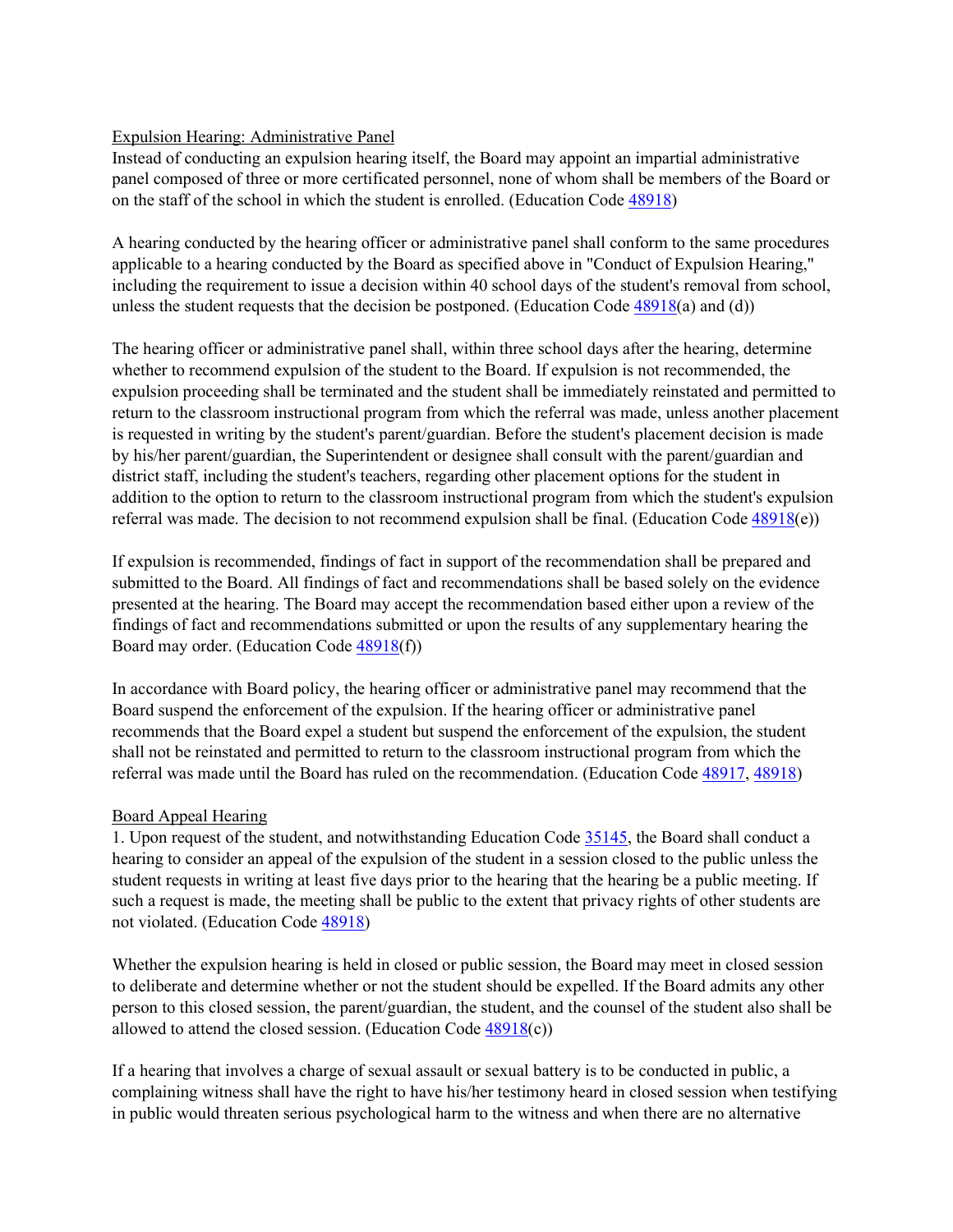procedures to avoid the threatened harm, including, but not limited to, a videotaped deposition or contemporaneous examination in another place communicated to the hearing room by closed-circuit television. (Education Code [48918\(](http://gamutonline.net/displayPolicy/137967/5)c))

 including electronic recording, as long as a reasonably accurate and complete written transcription of the 2. Record of Hearing: A record of the hearing shall be made and may be maintained by any means, proceedings can be made. (Education Code  $48918(g)$ )

 the request of either the student or the Superintendent or designee, for the personal appearance at the expulsion. After the hearing has commenced, the Board or the hearing officer or administrative panel may issue such subpoenas at the request of the student or the County Superintendent of Schools or designee. accordance with Government Code [11455.20.](http://gamutonline.net/displayPolicy/250682/5) (Education Code [48918\(](http://gamutonline.net/displayPolicy/137967/5)i)) 3. Subpoenas: Before commencing a student expulsion appeal hearing, the Board may issue subpoenas, at hearing of any person who actually witnessed the action that gave rise to the recommendation for All subpoenas shall be issued in accordance with Code of Civil Procedure [1985](http://gamutonline.net/displayPolicy/369496/5)[-1985.2](http://gamutonline.net/displayPolicy/369498/5) and enforced in

 Any objection raised by the student or the Superintendent or designee to the issuance of subpoenas may be considered by the Board in closed session, or in open session if so requested by the student, before the meeting. The Board's decision in response to such an objection shall be final and binding. (Education Code  $48918(i)$ )

 If the Board determines, or if the hearing officer or administrative panel finds and submits to the Board, not be issued to compel the personal attendance of that witness at the hearing. However, that witness may that a witness would be subject to unreasonable risk of harm by testifying at the hearing, a subpoena shall be compelled to testify by means of a sworn declaration as described in item #4 below. (Education Code  $48918(i)$ )

"Additional Grounds for Suspension and Expulsion: Grades 4-12" above. (Education Code  $\frac{48918(h)}{h}$ 4. Presentation of Evidence: Technical rules of evidence shall not apply to the expulsion board appeal hearing, but relevant evidence may be admitted and used as proof only if it is the kind of evidence on which reasonable persons can rely in the conduct of serious affairs. The decision of the Board to expel shall be supported by substantial evidence that the student committed any of the acts pursuant to Education Code [48900](http://gamutonline.net/displayPolicy/137736/5) and listed in "Grounds for Suspension and Expulsion: Grades K-12" and

 Findings of fact shall be based solely on the evidence at the hearing. Although no finding shall be based solely on hearsay, sworn declarations may be admitted as testimony from witnesses whose disclosure of their identity or testimony at the hearing may subject them to an unreasonable risk of physical or psychological harm. (Education Code [48918\(](http://gamutonline.net/displayPolicy/137967/5)f))

In cases where a search of a student's person or property has occurred, evidence describing the reasonableness of the search shall be included in the hearing record.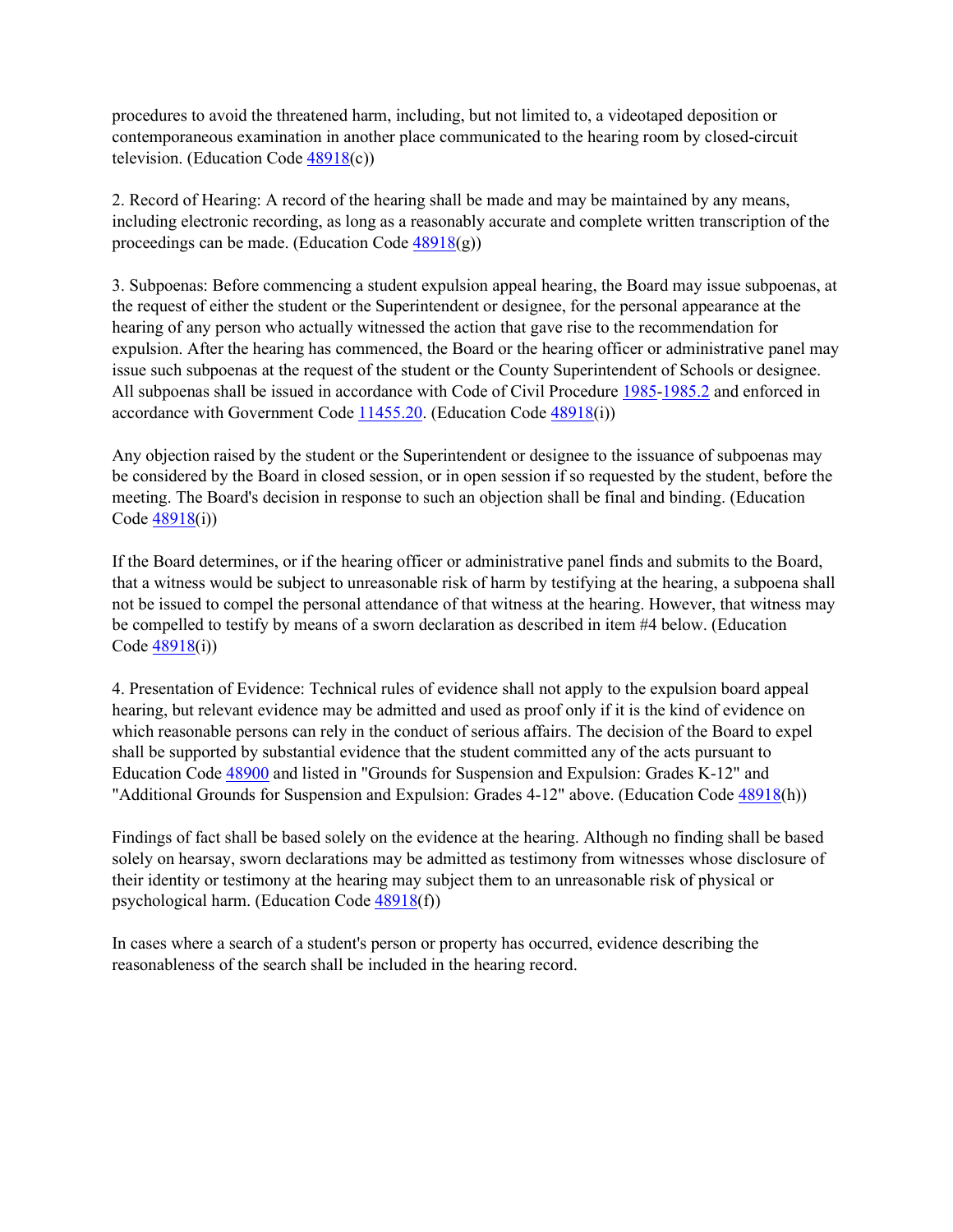involves allegations of sexual assault or sexual battery by a student: (Education Code  $\frac{48918}{48918.5}$ ) 5. Testimony by Complaining Witnesses: The following procedures shall be observed when a hearing

a. Any complaining witness shall be given five days' notice before being called to testify.

 b. Any complaining witness shall be entitled to have up to two adult support persons, including, but not limited to, a parent/guardian or legal counsel, present during his/her testimony.

c. Before a complaining witness testifies, support persons shall be admonished that the hearing is confidential.

 d. The person presiding over the hearing may remove a support person whom he/she finds is disrupting the hearing.

e. If one or both support persons are also witnesses, the hearing shall be conducted in accordance with Penal Code [868.5.](http://gamutonline.net/displayPolicy/169584/5)

 f. Evidence of specific instances of prior sexual conduct of a complaining witness shall be presumed the complaining witness shall be given notice and an opportunity to oppose the introduction of this evidence. In the hearing on the admissibility of this evidence, the complaining witness shall be inadmissible and shall not be heard unless the person conducting the hearing determines that extraordinary circumstances require the evidence to be heard. Before such a determination is made, entitled to be represented by a parent/guardian, legal counsel, or other support person. Reputation or opinion evidence regarding the sexual behavior of a complaining witness shall not be admissible for any purpose.

 g. In order to facilitate a free and accurate statement of the experiences of the complaining witness and to prevent discouragement of complaints, the district shall provide a nonthreatening environment.

 (1) The district shall provide a room separate from the hearing room for the use of the complaining witness before and during breaks in testimony.

 (2) At the discretion of the person conducting the hearing, the complaining witness shall be allowed reasonable periods of relief from examination and cross-examination during which he/she may leave the hearing room.

(3) The person conducting the hearing may:

 (a) Arrange the seating within the hearing room so as to facilitate a less intimidating environment for the complaining witness

 (b) Limit the time for taking the testimony of a complaining witness to the hours he/she is normally in school, if there is no good cause to take the testimony during other hours

(c) Permit one of the support persons to accompany the complaining witness to the witness stand

 after the student is removed from his/her school of attendance, unless the student requests in writing that 6. Decision: The Board's decision as to whether to expel a student shall be made within 40 school days the decision be postponed. (Education Code  $48918(a)$ )

#### Final Action by the Board

(cf. **9321.1** - Closed Session Actions and Reports) Whether the expulsion hearing is conducted in closed or open session by the Board, a hearing officer, or an administrative panel or is waived through the signing of a stipulated expulsion agreement, the final action to expel shall be taken by the Board in public. (Education Code  $\frac{48918(i)}{i}$ )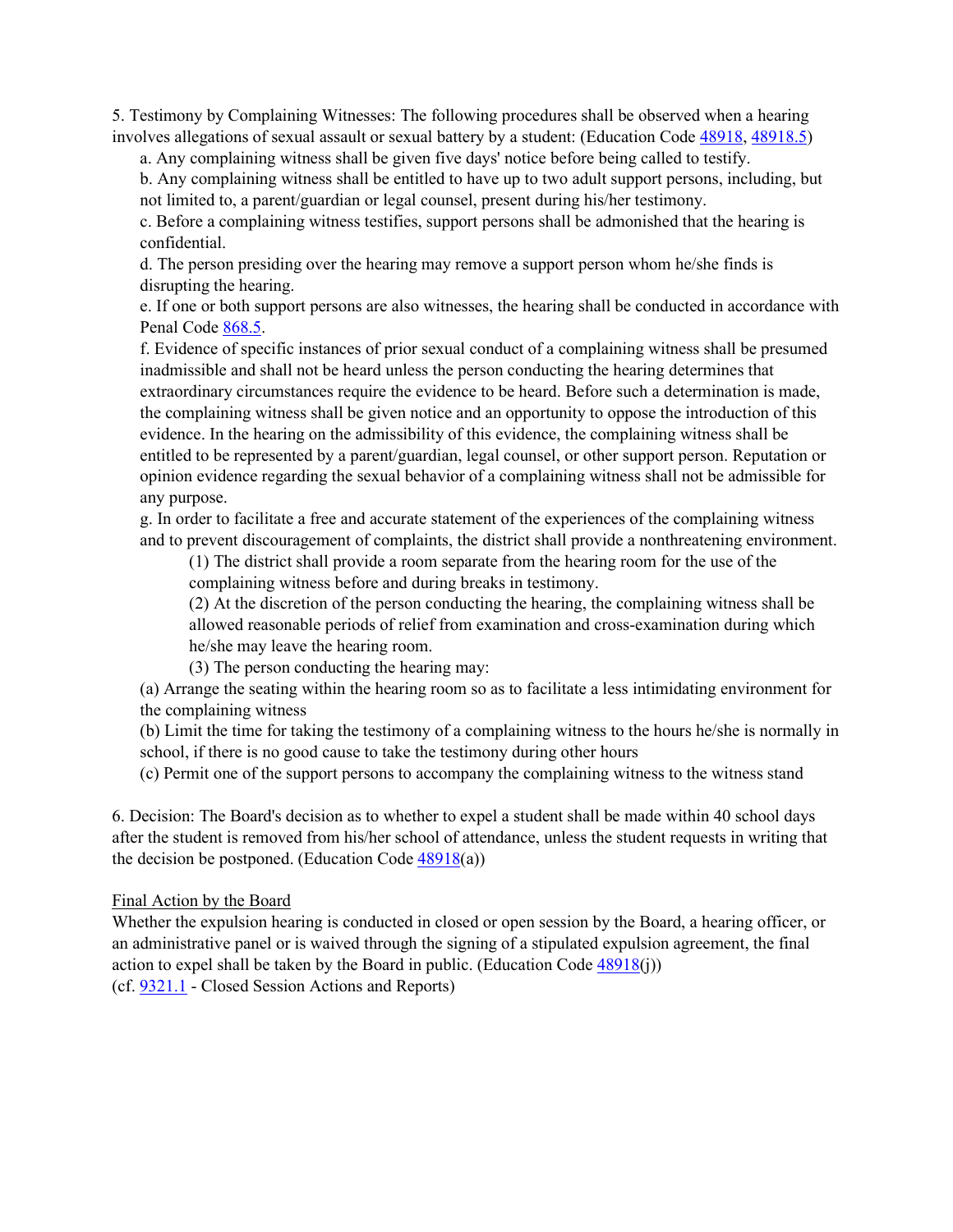the decision is to suspend the enforcement of the expulsion, the student shall be reinstated under the the accompanying Board policy, this date shall be one year from the date the expulsion occurred, except that the Board may set an earlier date on a case-by-case basis. For a student expelled for other acts, this occurred. If an expulsion is ordered during summer session or the intersession period of a year-round program, the Board shall set a date when the student shall be reviewed for readmission not later than the The Board's decision is final. If the decision is to not expel, the student shall be reinstated immediately. If conditions of the suspended expulsion. Upon ordering an expulsion, the Board shall set a date when the student shall be reviewed for readmission to a school within the district. For a student expelled for any "mandatory recommendation and mandatory expulsion" act listed in the section "Authority to Expel" in date shall be no later than the last day of the semester following the semester in which the expulsion last day of the semester following the summer session or intersession period in which the expulsion occurred. (Education Code [48916\)](http://gamutonline.net/displayPolicy/132245/5)

 At the time of the expulsion order, the Board shall recommend a plan for the student's rehabilitation, which may include: (Education Code [48916\)](http://gamutonline.net/displayPolicy/132245/5)

1. Periodic review, as well as assessment at the time of review, for readmission

 2. Recommendations for improved academic performance, tutoring, special education assessments, job substances or alcohol may be required to enroll in a county-sponsored drug rehabilitation program before training, counseling, employment, community service, or other rehabilitative programs With parent/guardian consent, students who have been expelled for reasons relating to controlled returning to school. (Education Code [48916.5\)](http://gamutonline.net/displayPolicy/132247/5)

## Written Notice to Expel

 The Superintendent or designee shall send written notice of the decision to expel to the student or parent/guardian. This notice shall include the following:

 above under "Grounds for Suspension and Expulsion: Grades 9-12" or "Additional Grounds for 1. The specific offense committed by the student for any of the causes for suspension or expulsion listed Suspension and Expulsion: Grades 9-12" (Education Code [48900.8\)](http://gamutonline.net/displayPolicy/137737/5)

 2. The fact that a description of readmission procedures will be made available to the student and his/her parent/guardian (Education Code [48916\)](http://gamutonline.net/displayPolicy/132245/5)

3. Notice of the right to appeal the expulsion to the County Board (Education Code  $\frac{48918}{ }$ )

 4. Notice of the alternative educational placement to be provided to the student during the time of expulsion (Education Code [48918\)](http://gamutonline.net/displayPolicy/137967/5)

 seeks to enroll of the student's status with the expelling district, pursuant to Education Code **48915.1** (Education Code [48918\)](http://gamutonline.net/displayPolicy/137967/5) 5. Notice of the student's or parent/guardian's obligation to inform any new district in which the student

Decision to Suspend Expulsion Order

 order, the Board shall take into account the following criteria: In accordance with Board policy, when deciding whether to suspend the enforcement of an expulsion

- 1. The student's pattern of behavior
- 2. The seriousness of the misconduct

3. The student's attitude toward the misconduct and his/her willingness to follow a rehabilitation program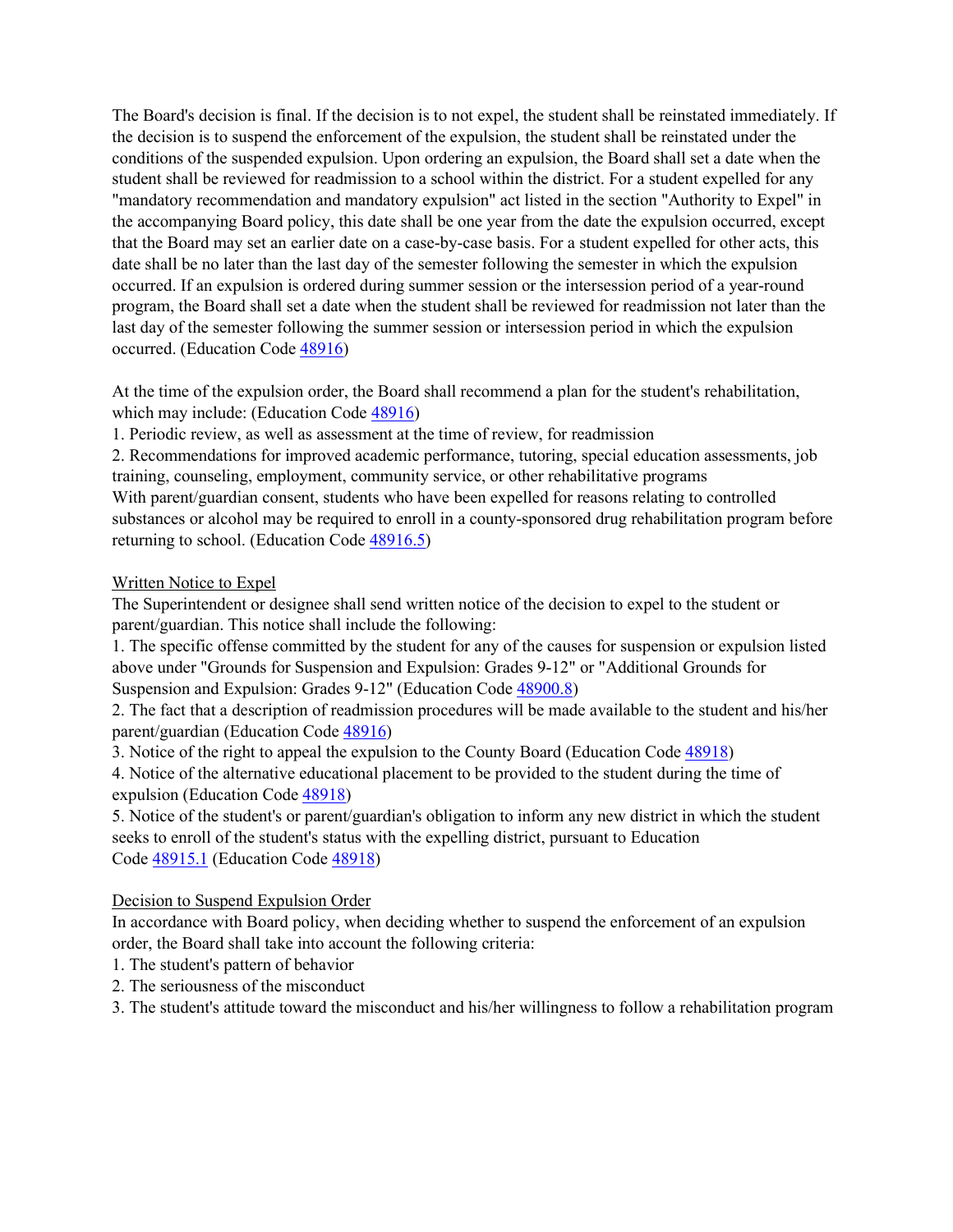The suspension of the enforcement of an expulsion shall be governed by the following:

- program appropriate for the student's rehabilitation. This rehabilitation program may provide for the 1. The Board may, as a condition of the suspension of enforcement, assign the student to a school, class, or involvement of the student's parent/guardian in the student's education. However, a parent/guardian's refusal to participate in the rehabilitation program shall not be considered in the Board's determination as to whether the student has satisfactorily completed the rehabilitation program. (Education Code [48917\)](http://gamutonline.net/displayPolicy/132248/5)
- 2. During the period when enforcement of the expulsion order is suspended, the student shall be on probationary status. (Education Code [48917\)](http://gamutonline.net/displayPolicy/132248/5)
- 3. The suspension of the enforcement of an expulsion order may be revoked by the Board if the student commits any of the acts listed under "Grounds for Suspension and Expulsion: Grades K-12" or "Additional Grounds for Suspension and Expulsion: Grades 4-12" above or violates any of the district's rules and regulations governing student conduct. (Education Cod[e 48917\)](http://gamutonline.net/displayPolicy/132248/5)
- 4. When the suspension of enforcement of an expulsion order is revoked, a student may be expelled under the terms of the original expulsion order. (Education Code [48917\)](http://gamutonline.net/displayPolicy/132248/5)
- 5. Upon satisfactory completion of the rehabilitation assignment, the Board shall reinstate the student in a district school. Upon reinstatement, the Board may order the expunging of any or all records of the expulsion proceedings. (Education Code [48917\)](http://gamutonline.net/displayPolicy/132248/5)
- 6. The Superintendent or designee shall send written notice of any decision to suspend the enforcement inform the parent/guardian of the right to appeal the expulsion to the County Board, the alternative or parent/guardian's obligation to inform any new district in which the student seeks to enroll of Code  $\frac{48918(j)}{j}$ of an expulsion order during a period of probation to the student or parent/guardian. The notice shall educational placement to be provided to the student during the period of expulsion, and the student's his/her status with the expelling district, pursuant to Education Code [48915.1\(](http://gamutonline.net/displayPolicy/135956/5)b). (Education
- 7. Suspension of the enforcement of an expulsion order shall not affect the time period and requirements for the filing of an appeal of the expulsion order with the County Board. (Education Code  $\frac{48917}{ }$ )

## Appeal

The student or parent/guardian is entitled to file an appeal of the Board's decision with the The student or parent/guardian is entitled to file an appeal of the Board's decision with the Ventura County Board of Education. The appeal must be filed within 30 days of the Board's decision to expel, even if the expulsion order is suspended and the student is placed on probation. (Education Code  $\frac{48919}{2}$ )

 from the district simultaneously with the filing of the notice of appeal with the County Board, the district If the student submits a written request for a copy of the written transcripts and supporting documents shall provide the student with these documents within 10 school days following the student's written request. (Education Code [48919\)](http://gamutonline.net/displayPolicy/226347/5)

## Notification to Law Enforcement Authorities

 Prior to the suspension or expulsion of any student, the principal or designee shall notify appropriate city or county law enforcement authorities of any student acts of assault which may have violated Penal Code [245.](http://gamutonline.net/displayPolicy/169323/5) (Education Code [48902\)](http://gamutonline.net/displayPolicy/132227/5)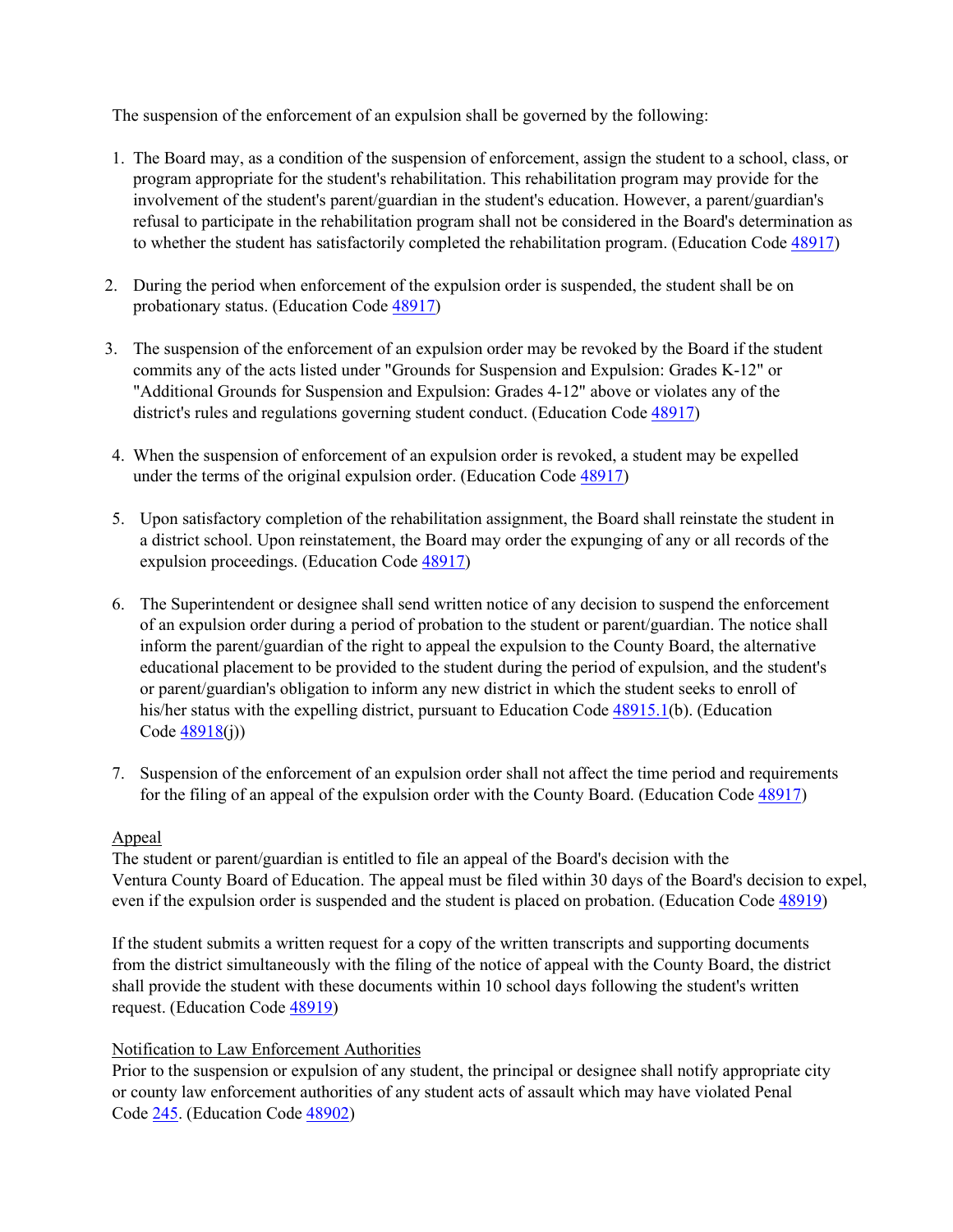weapons in violation of Education Code  $48915(c)(1)$  or (5) or Penal Code  $626.9$  and  $626.10$ . (Education Code <u>48902</u>) The principal or designee shall notify appropriate city or county law enforcement authorities of any student acts which may involve the possession or sale of narcotics or of a controlled substance, or of any student acts involving the possession, sale, or furnishing of firearms, explosives, or other dangerous

 Within one school day after a student's suspension or expulsion, the principal or designee shall notify appropriate county or district law enforcement authorities, by telephone or other appropriate means, of offering, or sale of controlled substances, alcohol, or intoxicants of any kind. (Education Code [48902\)](http://gamutonline.net/displayPolicy/132227/5) any student acts which may violate Education Code [48900\(](http://gamutonline.net/displayPolicy/137736/5)c) or (d), relating to the possession, use, Placement During Expulsion

The Board shall refer expelled students to a program of study that is: (Education Code [48915,](http://gamutonline.net/displayPolicy/135958/5) [48915.01\)](http://gamutonline.net/displayPolicy/135955/5) 1. Appropriately prepared to accommodate students who exhibit discipline problems unless the program is offered at a community day school established at any of these 3. Not housed at the school site attended by the student at the time of suspension (cf[. 6158](http://gamutonline.net/displayPolicy/171587/5) - Independent Study) 2. Not provided at a comprehensive middle, junior, or senior high school or at any elementary school,

 Grades 9-12" and items #1-3 under "Additional Grounds for Suspension and Expulsion: Grades 9-12" When the placement described above is not available and when the County Superintendent so certifies, students expelled for only acts described in items #6-12 under "Grounds for Suspension and Expulsion: above may be referred to a program of study that is provided at another comprehensive middle, junior, or senior high school or at an elementary school. (Education Code [48915\)](http://gamutonline.net/displayPolicy/135958/5)

## Readmission After Expulsion

 conference, the student's rehabilitation plan shall be reviewed and the Superintendent or designee shall verify that the provisions of this plan have been met. School regulations shall be reviewed and the student 1. The Superintendent or designee shall hold a conference with the parent/guardian and the student. At the and parent/guardian shall be asked to indicate in writing their willingness to comply with these regulations.

 2. The Superintendent or designee shall transmit to the Board his/her recommendation regarding readmission. The Board shall consider this recommendation in closed session. If a written request for open session is received from the parent/guardian or adult student, it shall be honored to the extent that privacy rights of other students are not violated.

3. If the readmission is granted, the Superintendent or designee shall notify the student and parent/guardian, by registered mail, of the Board's decision regarding readmission.

 4. The Board may deny readmission only if it finds that the student has not satisfied the conditions of the rehabilitation plan or that the student continues to pose a danger to campus safety or to other district students or employees. (Education Code [48916\)](http://gamutonline.net/displayPolicy/132245/5)

 5. If the Board denies the readmission of a student, the Board shall determine either to continue the student's placement in the alternative educational program initially selected or to place the student in another program that serves expelled students, including placement in a county community school.